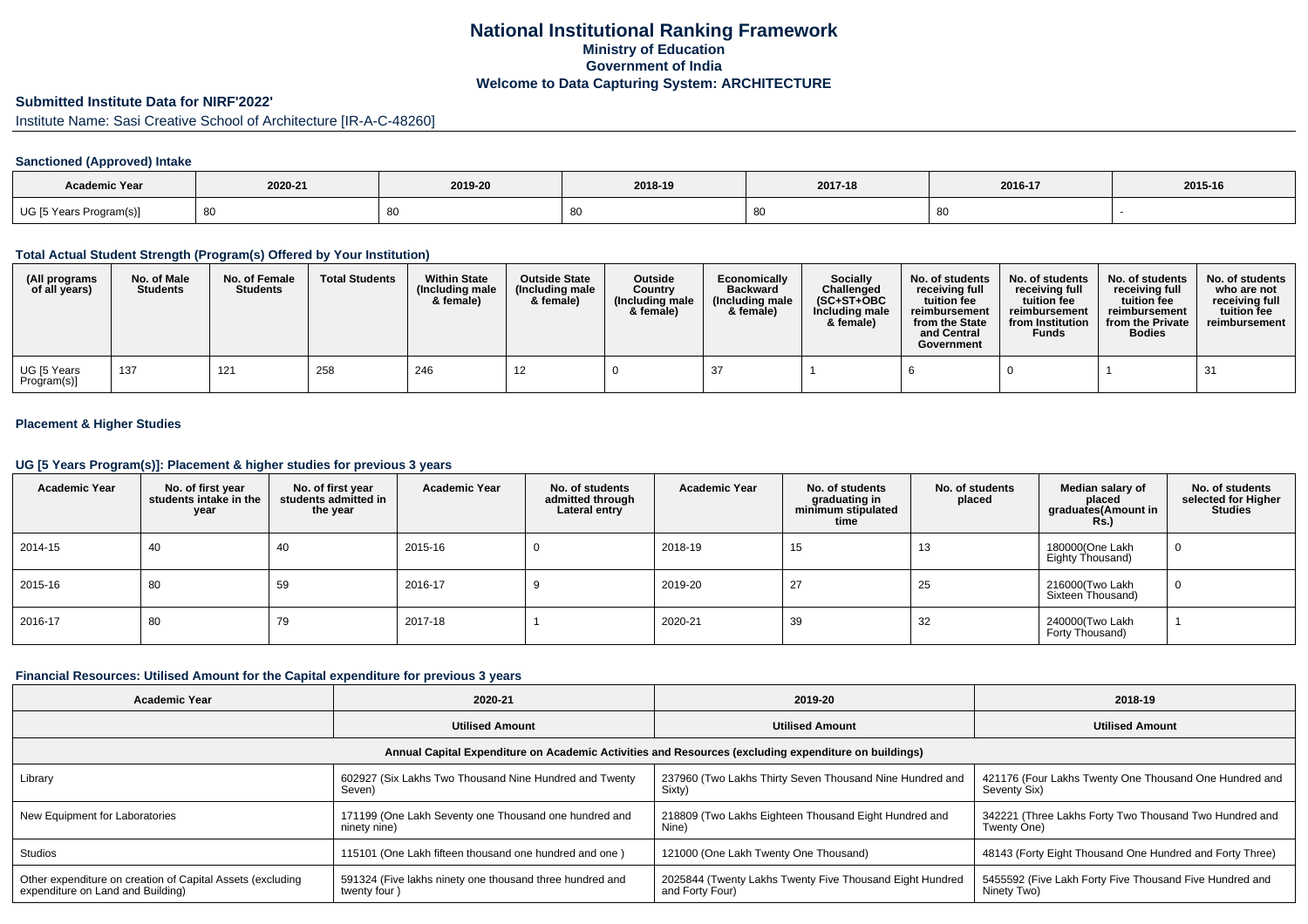#### **Financial Resources: Utilised Amount for the Operational expenditure for previous 3 years**

| <b>Academic Year</b>                                                                                                                                                                           | 2020-21                                                                           | 2019-20                                                                             | 2018-19                                                                            |  |  |  |  |  |  |
|------------------------------------------------------------------------------------------------------------------------------------------------------------------------------------------------|-----------------------------------------------------------------------------------|-------------------------------------------------------------------------------------|------------------------------------------------------------------------------------|--|--|--|--|--|--|
|                                                                                                                                                                                                | <b>Utilised Amount</b>                                                            | <b>Utilised Amount</b>                                                              | <b>Utilised Amount</b>                                                             |  |  |  |  |  |  |
| <b>Annual Operational Expenditure</b>                                                                                                                                                          |                                                                                   |                                                                                     |                                                                                    |  |  |  |  |  |  |
| Salaries (Teaching and Non Teaching staff)                                                                                                                                                     | 21261259 (Two crore twelve lakh sixty one thousand two<br>hundred and fifty nine) | 23534039 (Two Crore Thirty Five Lakh Thirty Four Thousand<br>and Thirty Nine)       | 18029414 (One Crore Eighty Lakh Twenty Nine Thousand<br>Four Hundred and Fourteen) |  |  |  |  |  |  |
| Maintenance of Academic Infrastructure or consumables and<br>other running expenditures(excluding maintenance of hostels<br>and allied services, rent of the building, depreciation cost, etc) | 7934203 (Seventy nine lakh thirty four thousand two hundred<br>and three)         | 10339945 (One Crore Three Lakh Thirty Nine Thousand Nine<br>Hundred and Forty Five) | 10259503 (One Crore Two Lakh Fifty Nine Thousand Five<br>Hundred and Three)        |  |  |  |  |  |  |
| Seminars/Conferences/Workshops                                                                                                                                                                 | 374690 (Three lakh seventy four thousand six hundred and<br>ninety)               | 597688 (Five Lakh Ninety Seven Thousand Six Hundred and<br>Eighty Eight)            | 575600 (Five Lakh Seventy Five Thousand and Six Hundred)                           |  |  |  |  |  |  |

### **Sponsored Research Details**

| <b>Financial Year</b>                    | 2020-21 | 2019-20 | 2018-19 |
|------------------------------------------|---------|---------|---------|
| Total no. of Sponsored Projects          |         |         |         |
| Total no. of Funding Agencies            |         |         |         |
| Total Amount Received (Amount in Rupees) |         |         |         |
| Amount Received in Words                 | Zero    | Zero    | Zero    |

### **Consultancy Project Details**

| <b>Financial Year</b>                    | 2020-21                                              | 2019-20                          | 2018-19                   |  |
|------------------------------------------|------------------------------------------------------|----------------------------------|---------------------------|--|
| Total no. of Consultancy Projects        |                                                      |                                  |                           |  |
| Total no. of Client Organizations        |                                                      |                                  |                           |  |
| Total Amount Received (Amount in Rupees) | 770780                                               | 875000                           | 750000                    |  |
| Amount Received in Words                 | Seven Lakh seventy thousand seven hundred and eighty | Eight lakh seventy five thousand | Seven lakh fifty thousand |  |

## **PCS Facilities: Facilities of physically challenged students**

| 1. Do your institution buildings have Lifts/Ramps?                                                                                                         | Yes, less than 40% of the buildings |
|------------------------------------------------------------------------------------------------------------------------------------------------------------|-------------------------------------|
| 2. Do your institution have provision for walking aids, including wheelchairs and transportation from one building to another for<br>handicapped students? | No                                  |
| 3. Do your institution buildings have specially designed toilets for handicapped students?                                                                 | Not available                       |

## **Faculty Details**

| Srno | Name                    | Age | Designation                                         | Gender | Qualification | <b>Experience (In</b><br><b>Months)</b> | <b>Currently working</b><br>with institution? | <b>Joining Date</b> | <b>Leaving Date</b> | <b>Association type</b> |
|------|-------------------------|-----|-----------------------------------------------------|--------|---------------|-----------------------------------------|-----------------------------------------------|---------------------|---------------------|-------------------------|
|      | Gayathri<br>Viswanathan | 42  | Dean / Principal /<br>Director / Vice<br>Chancellor | Female | M.Plan        | 213                                     | Yes                                           | 09-01-2020          | --                  | Regular                 |
|      | Nivedhitha K R          | 29  | <b>Assistant Professor</b>                          | Female | B. Arch       | 66                                      | Yes                                           | 24-04-2019          | --                  | Regular                 |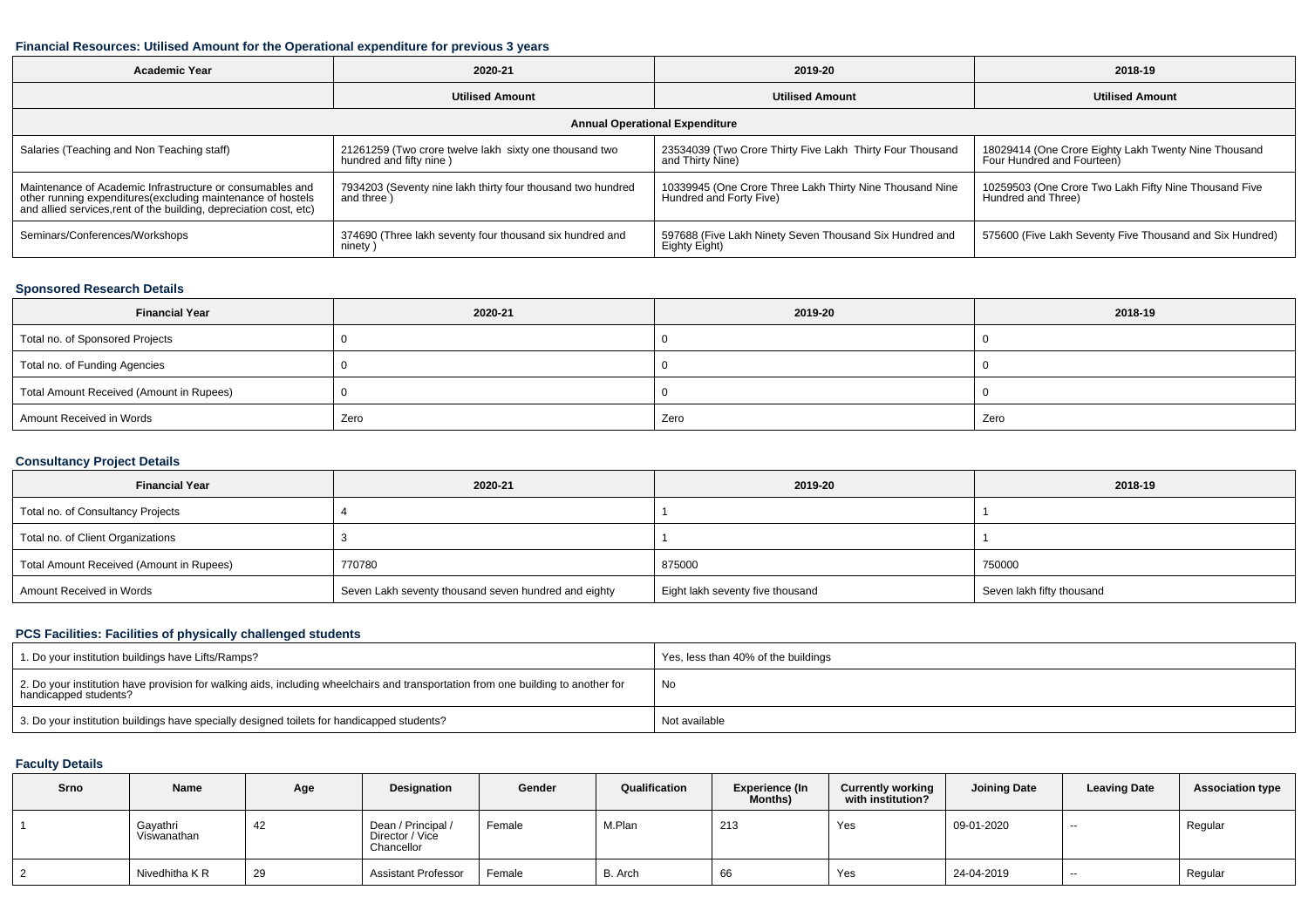| 3              | Pawan Kumar H                            | 29 | <b>Assistant Professor</b>                          | Male   | B. Arch    | 69  | Yes | 12-12-2018 | $\overline{\phantom{a}}$ | Regular  |
|----------------|------------------------------------------|----|-----------------------------------------------------|--------|------------|-----|-----|------------|--------------------------|----------|
| $\overline{4}$ | Arunkumar M                              | 29 | <b>Assistant Professor</b>                          | Male   | B. Arch    | 70  | Yes | 21-08-2017 | ⊷.                       | Regular  |
| 5              | Renitha Esther M                         | 27 | <b>Assistant Professor</b>                          | Female | M.Arch.    | 50  | Yes | 22-01-2019 | --                       | Regular  |
| 6              | Selvaharishni S                          | 26 | <b>Assistant Professor</b>                          | Female | M.Arch.    | 28  | Yes | 05-08-2019 | -−                       | Regular  |
| $\overline{7}$ | Manoj Kumar R                            | 30 | <b>Assistant Professor</b>                          | Male   | M.Arch.    | 112 | Yes | 02-01-2020 | $\overline{\phantom{a}}$ | Regular  |
| 8              | Matilda Rebecca<br>Correya               | 32 | <b>Assistant Professor</b>                          | Female | B. Arch    | 101 | Yes | 04-02-2015 | -−                       | Regular  |
| 9              | Aswin Kumar KK                           | 30 | <b>Assistant Professor</b>                          | Male   | B. Arch    | 91  | Yes | 07-09-2015 | --                       | Regular  |
| 10             | Chenthur Raaghav<br>Naagendran           | 29 | <b>Assistant Professor</b>                          | Male   | M.Arch.    | 55  | Yes | 12-09-2017 | $\overline{\phantom{a}}$ | Regular  |
| 11             | Balasubramaniam K                        | 39 | <b>Assistant Professor</b>                          | Male   | M.E.       | 161 | Yes | 24-06-2016 | $\sim$                   | Regular  |
| 12             | Sridhar PS                               | 54 | Professor                                           | Male   | M.Arch.    | 404 | Yes | 20-06-2016 | ⊷.                       | Visiting |
| 13             | Balaram<br>Chenchunaidu<br>Singanapallil | 77 | Professor                                           | Male   | Ph.D       | 684 | Yes | 01-05-2019 | --                       | Regular  |
| 14             | Indrayani Joshi                          | 44 | Professor                                           | Female | M.Arch.    | 239 | No  | 12-06-2018 | 31-05-2020               | Regular  |
| 15             | Indhupriya D                             | 42 | Associate Professor                                 | Female | M.Arch.    | 192 | No  | 28-06-2019 | 31-07-2020               | Regular  |
| 16             | Kunkuma Devi S                           | 40 | Associate Professor                                 | Female | M.Arch.    | 129 | No  | 01-06-2017 | 31-05-2020               | Regular  |
| 17             | Faizal Ali Khan L                        | 35 | Associate Professor                                 | Male   | M.Arch.    | 154 | No  | 16-12-2015 | 14-09-2021               | Regular  |
| 18             | Gayathri V                               | 29 | <b>Assistant Professor</b>                          | Female | M.Arch.    | 48  | No  | 05-08-2015 | 31-05-2020               | Regular  |
| 19             | Rupeshwar C                              | 29 | <b>Assistant Professor</b>                          | Male   | B. Arch    | 97  | No  | 25-09-2017 | 16-08-2021               | Regular  |
| 20             | Amruthaa<br>Jayabaalan                   | 29 | <b>Assistant Professor</b>                          | Female | B. Arch    | 77  | No  | 01-06-2019 | 31-05-2021               | Regular  |
| 21             | Geethu Priya S                           | 29 | <b>Assistant Professor</b>                          | Female | M.Arch.    | 60  | No  | 06-01-2020 | 30-07-2021               | Regular  |
| 22             | Indhu Priya S                            | 27 | <b>Assistant Professor</b>                          | Female | B. Arch    | 58  | No  | 08-01-2020 | 26-07-2021               | Regular  |
| 23             | Mohamed<br>Riazudeen R                   | 30 | <b>Assistant Professor</b>                          | Male   | M.E.       | 65  | No  | 28-12-2018 | 31-12-2021               | Regular  |
| 24             | Ramesh P                                 | 43 | <b>Assistant Professor</b>                          | Male   | <b>MFA</b> | 82  | No  | 30-08-2016 | 18-01-2021               | Regular  |
| 25             | Thirumeni Madavan                        | 60 | Dean / Principal /<br>Director / Vice<br>Chancellor | Male   | M.Arch.    | 396 | No  | 01-06-2019 | 06-12-2019               | Regular  |
| 26             | Sam charles<br>Devanand                  | 43 | Professor                                           | Male   | M.Tech     | 169 | Yes | 16-09-2020 | ⊷                        | Regular  |
| 27             | Gajalakshmi                              | 38 | Associate Professor                                 | Female | M.Arch.    | 120 | Yes | 01-07-2020 | Щ,                       | Regular  |
| 28             | Anbuchchelvi<br>Kalaiarasan              | 34 | Associate Professor                                 | Female | M.Arch.    | 97  | Yes | 05-11-2020 | -−                       | Regular  |
| 29             | Dhinesh                                  | 26 | <b>Assistant Professor</b>                          | Male   | M.Arch.    | 30  | Yes | 01-11-2020 | $\sim$                   | Regular  |
| 30             | Hananeel                                 | 28 | <b>Assistant Professor</b>                          | Male   | M.Arch.    | 42  | Yes | 19-10-2020 | н.                       | Regular  |
| 31             | Narendhiran                              | 26 | <b>Assistant Professor</b>                          | Male   | M.Arch.    | 22  | Yes | 23-11-2020 | $\overline{\phantom{a}}$ | Regular  |